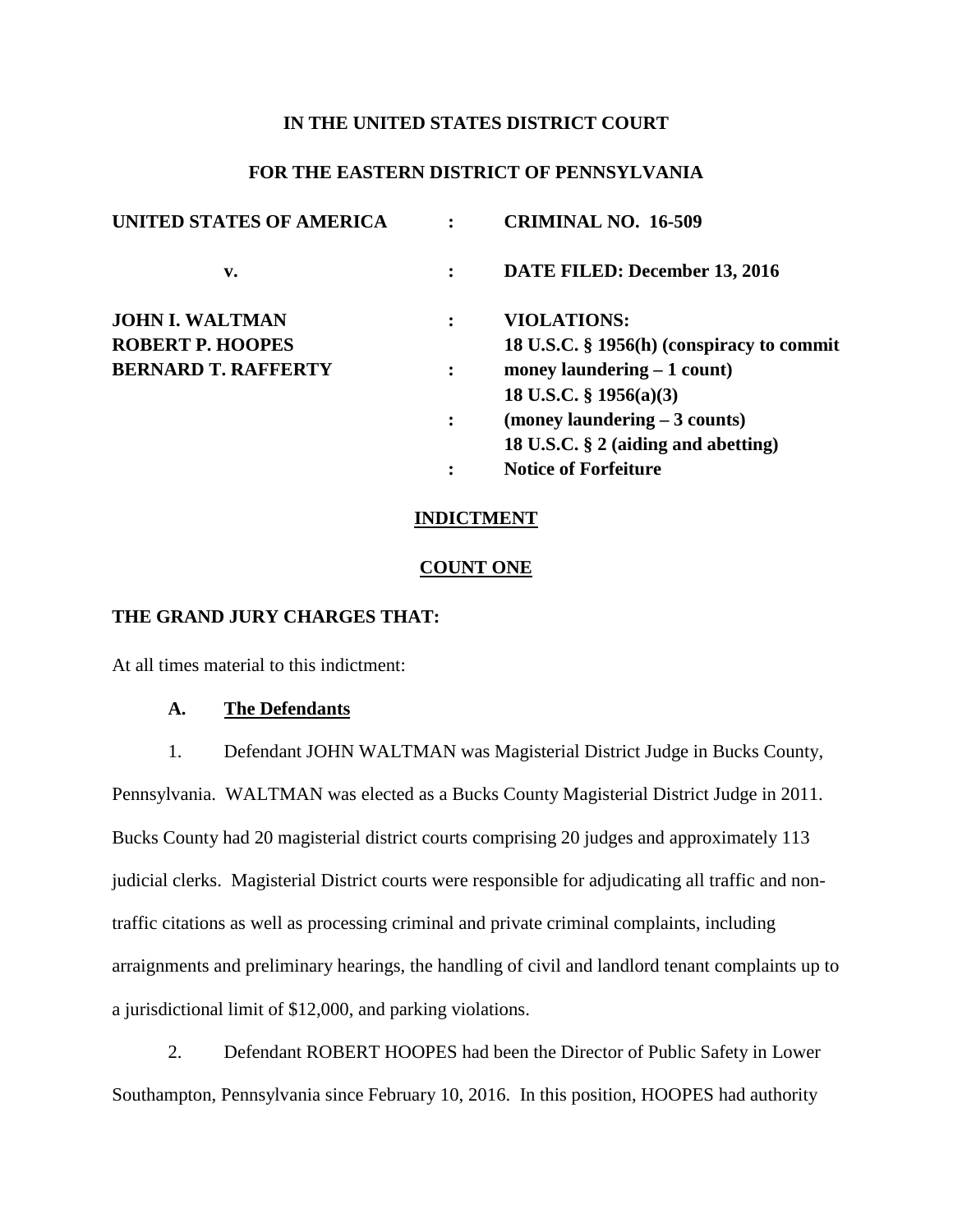over all police, fire, and emergency operations in Lower Southampton Township. HOOPES previously operated a legal practice in the Doylestown, Pennsylvania area.

3. Defendant BERNARD RAFFERTY had been a Pennsylvania Deputy Constable in Bucks County since about 1998. Under Pennsylvania law, deputy constables were public officials who are appointed by elected constables. Constables and deputy constables were considered law enforcement officers in Pennsylvania and could execute arrest warrants, among other powers. RAFFERTY controlled RAFF'S CONSULTING LLC, a corporation registered with the Pennsylvania Department of State on May 30, 2011.

#### **B. The Financial Institutions**

4. Philadelphia Federal Credit Union ("PFCU") was a financial institution engaged in interstate commerce and insured by the National Credit Union Administration.

5. Customers Bank was a financial institution engaged in interstate commerce and insured by the Federal Deposit Insurance Corporation.

#### **THE CONSPIRACY**

6. From in or about June 2015 to in or about November 2016, in the Eastern District of Pennsylvania, defendants

### **JOHN I. WALTMAN, ROBERT P. HOOPES, and BERNARD T. RAFFERTY,**

conspired and agreed, together and with persons known and unknown to the grand jury, to commit offenses under Title 18, United States Code, Sections 1956(a)(3) and 2, that is, to conduct, attempt to conduct, or aid and abet the conducting of, financial transactions involving property represented to them by undercover law enforcement officers and a cooperating witness ("CW"), working at the direction of federal officials, to be the proceeds of health care fraud,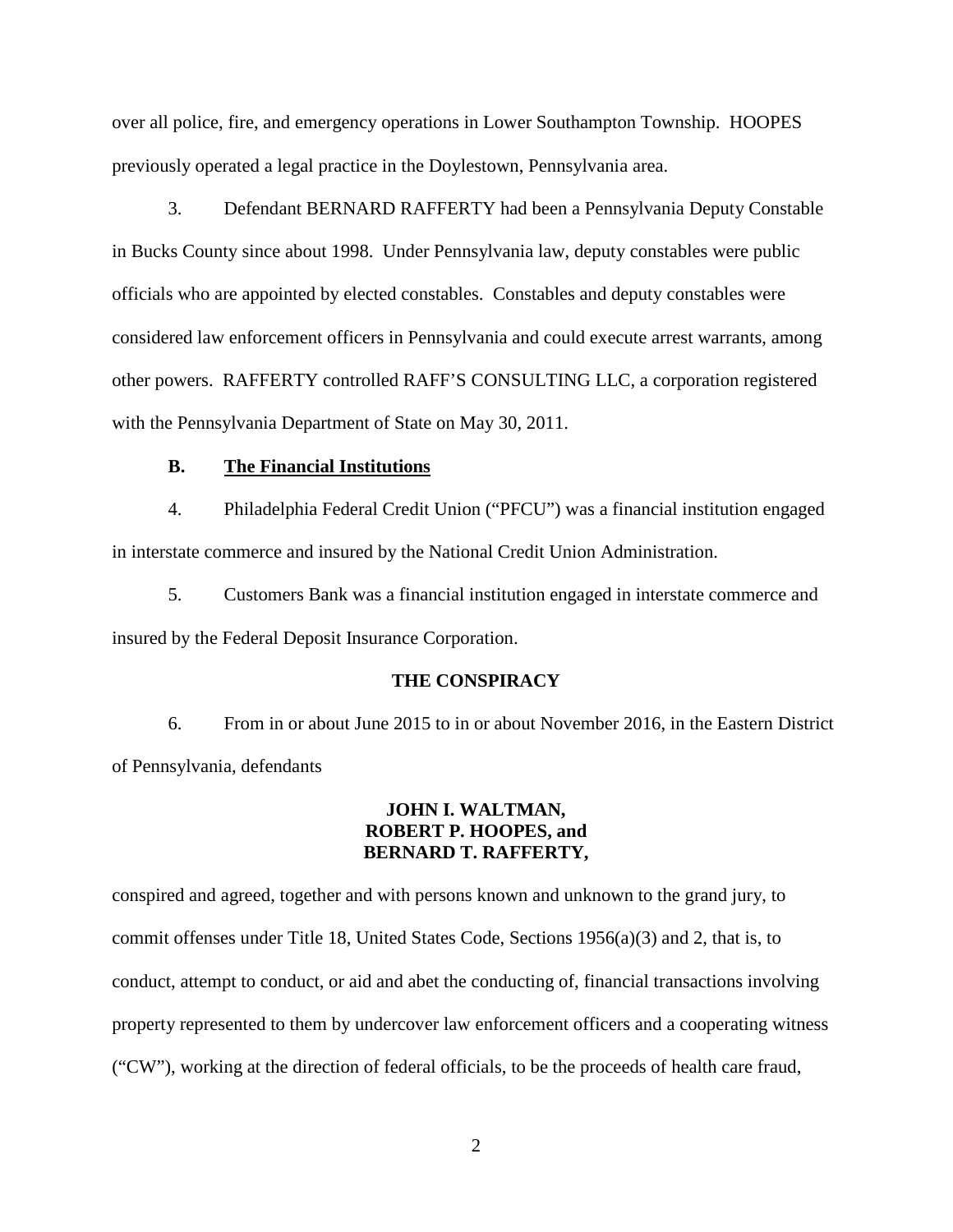illegal drug trafficking, and bank fraud, in violation of Title 18, United States Code, Section 1347, Title 21, United States Code, Section 841, and Title 18, United States Code, Section 1344, respectively, with the intent to conceal or disguise the nature, location, source, ownership, and control of property believed to be the proceeds of the specified unlawful activities.

### **MANNER AND MEANS**

It was part of the conspiracy that:

#### 7. Defendants JOHN I. WALTMAN, ROBERT P. HOOPES, and BERNARD T.

RAFFERTY conducted three money laundering transactions, totaling approximately \$400,000 in cash, which undercover law enforcement officers and a CW, working at the direction of federal officials, had represented to defendants WALTMAN, HOOPES, and RAFFERTY to be the proceeds of health care fraud and illegal drug trafficking. As a result of these three money laundering transactions, defendants WALTMAN, HOOPES, and RAFFERTY pocketed money laundering fees totaling approximately \$80,000 in cash.

8. To execute each money laundering transaction:

a. Defendant ROBERT P. HOOPES withdrew funds from his account at Customers Bank and provided the funds for deposit into RAFF's CONSULTING's account at PFCU. Defendant BERNARD T. RAFFERTY then obtained a check drawn on RAFF's CONSULTING's account at PFCU in an amount equal to 80% of the total amount of cash to be laundered for undercover law enforcement officers.

b. Defendants JOHN I. WALTMAN, ROBERT P. HOOPES, and BERNARD T. RAFFERTY obtained bogus documents – including invoices to RAFF's CONSULTING, non-disclosure agreements, consulting agreements, zoning applications, land

3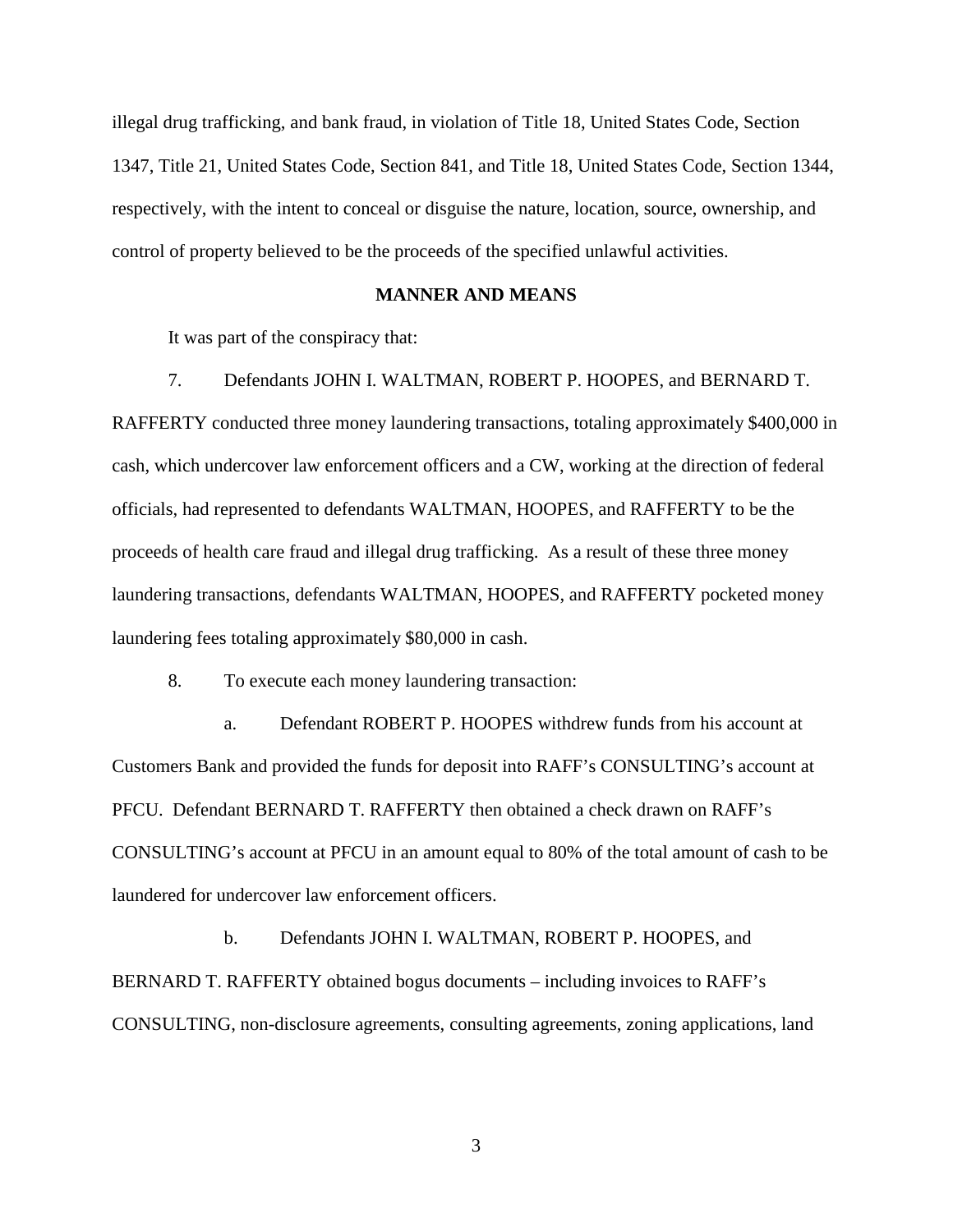surveys, and other sham documents, all of which provided a pretext for their money laundering – to be provided to undercover law enforcement officers.

c. Defendant ROBERT P. HOOPES drove an unmarked Lower Southampton Township Police Department car to an office building in Feasterville-Trevose, Pennsylvania, carrying with him the check from RAFF's CONSULTING and the bogus documents. Undercover law enforcement officers arrived at this office building with a duffel bag full of at least \$100,000 in cash, which defendants WALTMAN, HOOPES, and RAFFERTY believed to be the proceeds of health care fraud and illegal drug trafficking.

d. Inside the office building, defendant HOOPES, whose Lower Southampton Township Police Department badge was visible on his belt during at least one money laundering transaction, exchanged the RAFF's CONSULTING check and the bogus documents for the cash from the undercover law enforcement officers. Meanwhile, defendants JOHN I. WALTMAN and BERNARD T. RAFFERTY waited in defendant RAFFERTY's car, which was parked outside the office building.

e. After taking this cash from undercover law enforcement officers, defendant ROBERT P. HOOPES pocketed his agreed share of the money laundering fee. Defendant HOOPES then walked outside the office building and handed a bag of the remaining cash to defendants JOHN I. WALTMAN and BERNARD T. RAFFERTY.

f. Defendants JOHN I. WALTMAN and BERNARD T. RAFFERTY drove the cash in defendant RAFFERTY's car to PFCU's headquarters at 12800 Townsend Road, Philadelphia, Pennsylvania. After defendants WALTMAN and RAFFERTY each pocketed their agreed share of the money laundering fee, defendant RAFFERTY carried the remaining cash into PFCU's headquarters and deposited it into RAFF's CONSULTING's account.

4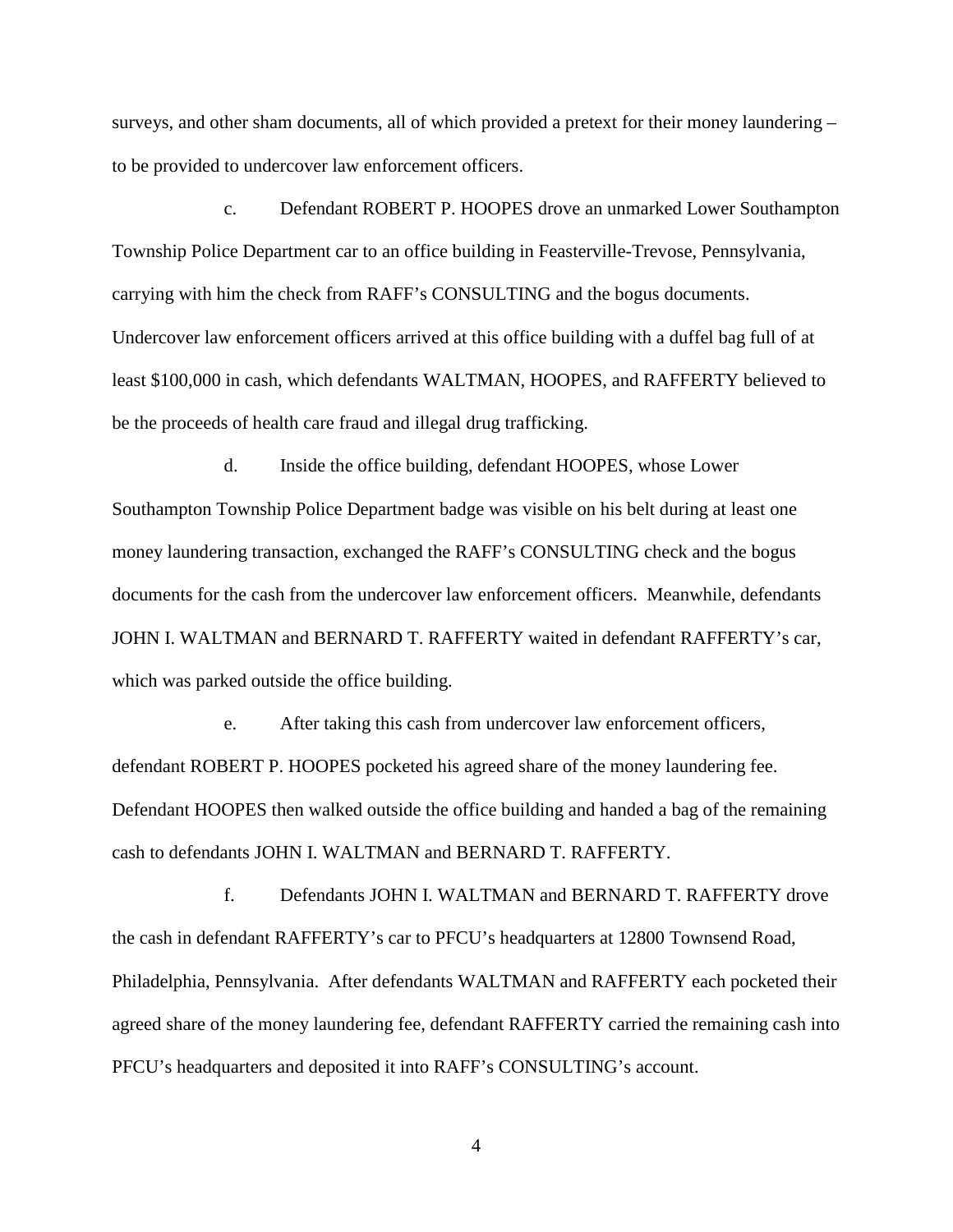9. In addition, defendants JOHN I. WALTMAN, ROBERT P. HOOPES, and BERNARD T. RAFFERTY attempted to broker the sale of a bar located in the Feasterville-Trevose, Pennsylvania area to undercover law enforcement officers, whom defendants WALTMAN, HOOPES, and RAFFERTY believed would use the bar to further launder proceeds from health care fraud and illegal drug trafficking. Defendants WALTMAN, HOOPES, and RAFFERTY required a broker's fee of at least 10% of the bar's sales price.

10. Moreover, defendants JOHN I. WALTMAN, ROBERT P. HOOPES, and BERNARD T. RAFFERTY planned to obtain a sham default judgment in a Bucks County court and then fraudulently enforce the sham default judgment in order to obtain purported funds represented by undercover law enforcement officers to be bank fraud proceeds that had been frozen in an overseas account. Defendants WALTMAN, HOOPES, and RAFFERTY required a money laundering fee of one-third of the bank fraud proceeds that they successfully repatriated from overseas to the United States.

All in violation of Title 18, United States Code, 1956(h).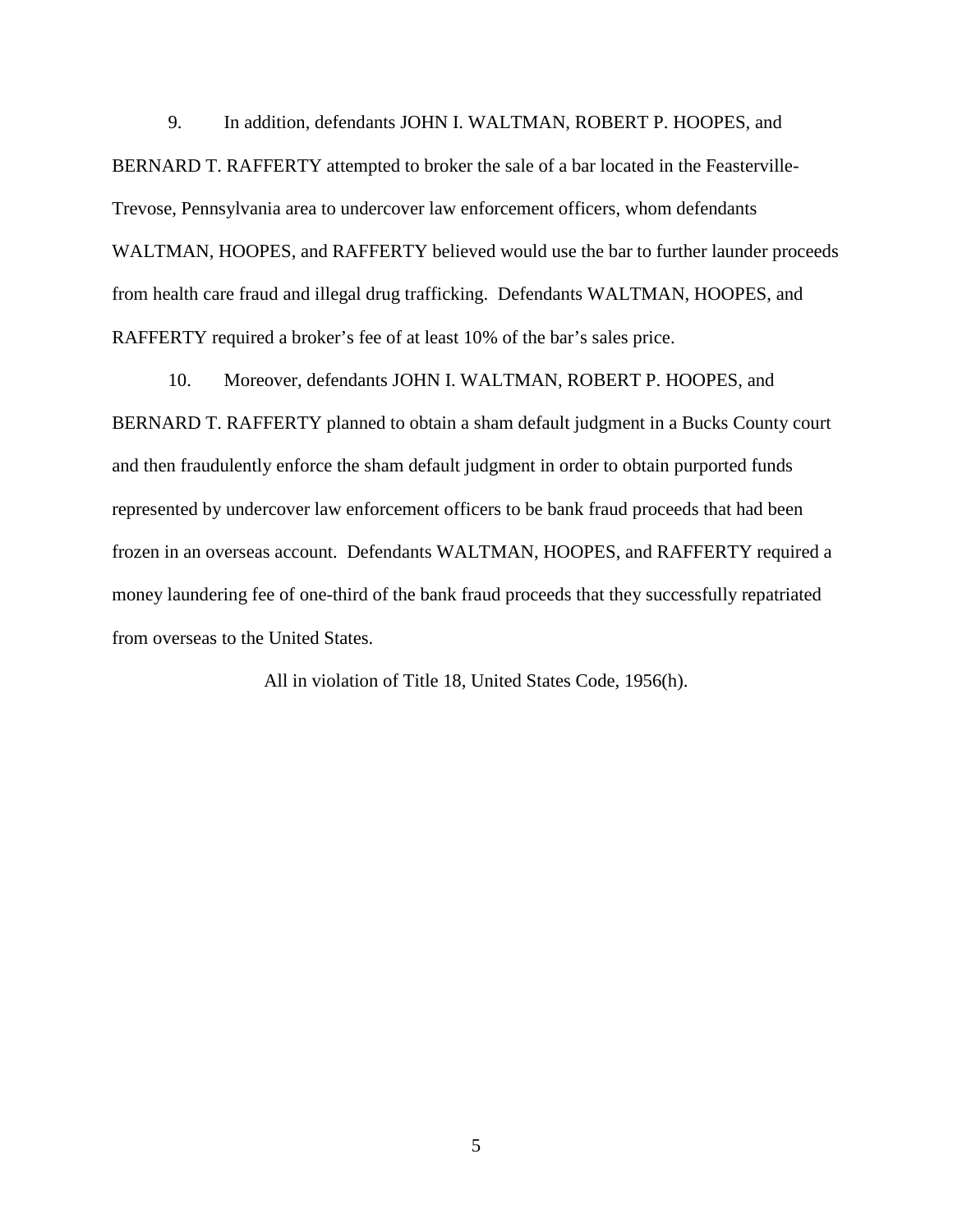## **COUNTS TWO THROUGH FOUR**

## **THE GRAND JURY FURTHER CHARGES THAT:**

- 1. Paragraphs 1 through 5 and 7 through 10 of Count One are incorporated here.
- 2. Defendants JOHN I. WALTMAN, ROBERT P. HOOPES, and BERNARD T.

RAFFERTY conducted financial transactions involving property represented to them by

undercover law enforcement officers and a cooperating witness ("CW"), working at the direction

of federal officials, to be the proceeds of health care fraud and illegal drug trafficking, in

violation of Title 18, United States Code, Section 1347, and Title 21, United States Code,

Section 841, respectively.

3. On or about the dates set forth below, in the Eastern District of Pennsylvania,

defendants

# **JOHN I. WALTMAN, ROBERT P. HOOPES, and BERNARD T. RAFFERTY,**

knowingly conducted, attempted to conduct, and aided and abetted the conducting of, the

following financial transactions affecting interstate commerce:

| <b>COUNT</b> | <b>DATE</b>   | DESCRIPTION OF THE TRANSACTION                                                                                                                                                                                                                                                                                                                                                             |
|--------------|---------------|--------------------------------------------------------------------------------------------------------------------------------------------------------------------------------------------------------------------------------------------------------------------------------------------------------------------------------------------------------------------------------------------|
| <b>TWO</b>   | June 22, 2016 | Defendants WALTMAN, HOOPES, and RAFFERTY<br>exchanged a check for \$80,000 drawn on RAFF's<br>CONSULTING's account at PFCU for \$100,000 in cash,<br>represented to them as proceeds of health care fraud. After<br>taking a money laundering fee of \$20,000 in cash, defendants<br>WALTMAN, HOOPES, and RAFFERTY deposited \$80,000<br>in cash into RAFF's CONSULTING's account at PFCU. |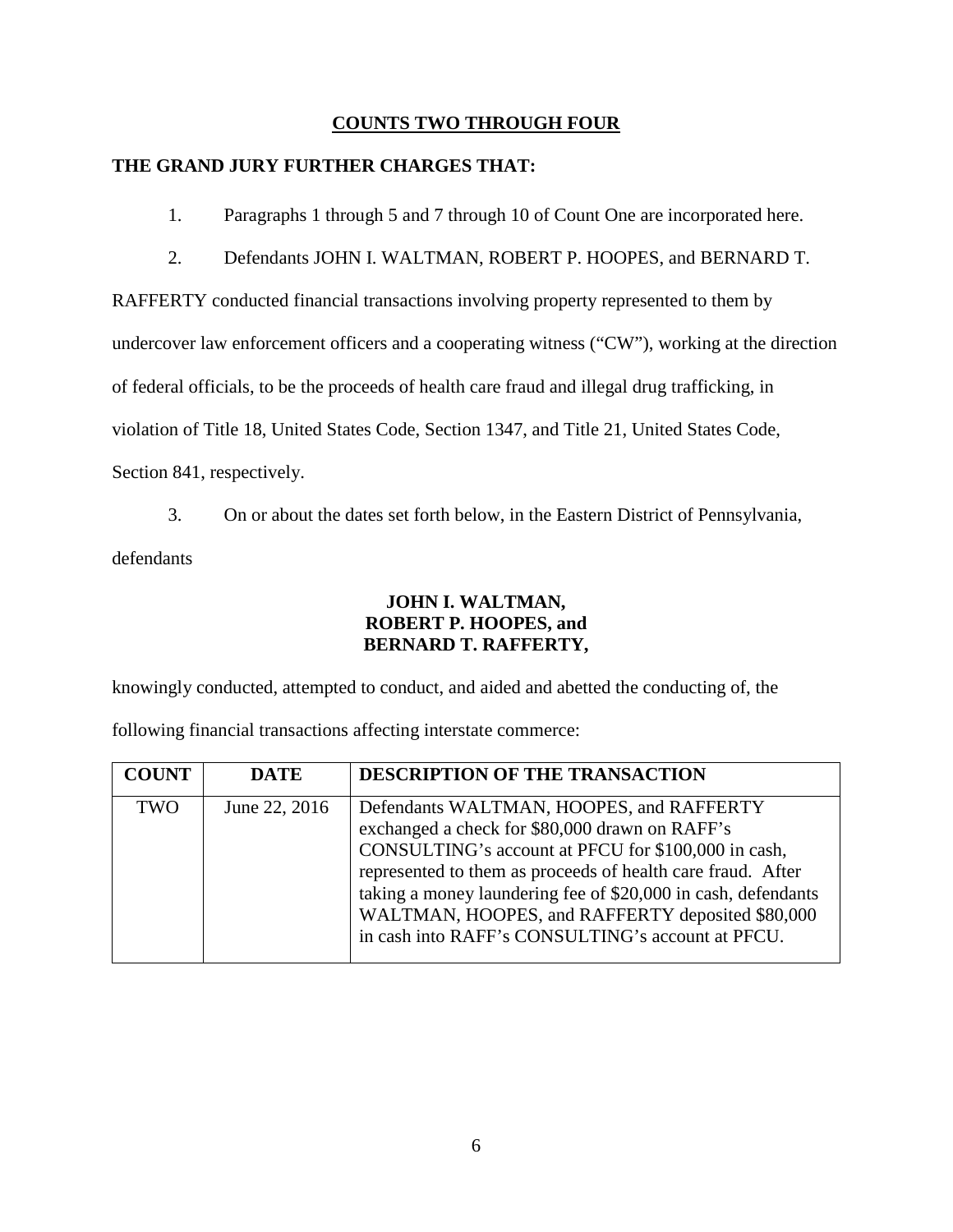| <b>THREE</b> | July 6, 2016    | Defendants WALTMAN, HOOPES, and RAFFERTY<br>exchanged a check for \$160,000 drawn on RAFF's<br>CONSULTING's account at PFCU for \$200,000 in cash,<br>represented to them as proceeds of health care fraud. After<br>taking a money laundering fee of \$40,000 in cash, defendants<br>WALTMAN, HOOPES, and RAFFERTY deposited \$160,000<br>in cash into RAFF's CONSULTING's account at PFCU.         |
|--------------|-----------------|------------------------------------------------------------------------------------------------------------------------------------------------------------------------------------------------------------------------------------------------------------------------------------------------------------------------------------------------------------------------------------------------------|
| <b>FOUR</b>  | August 24, 2016 | Defendants WALTMAN, HOOPES, and RAFFERTY<br>exchanged a check for \$80,000 drawn on RAFF's<br>CONSULTING's account at PFCU for \$100,000 in cash,<br>represented to them as proceeds of illegal drug trafficking.<br>After taking a money laundering fee of \$20,000 in cash,<br>defendants WALTMAN, HOOPES, and RAFFERTY<br>deposited \$80,000 in cash into RAFF's CONSULTING's<br>account at PFCU. |

4. When conducting the financial transactions described in paragraph 3 above, defendants JOHN I. WALTMAN, ROBERT P. HOOPES, and BERNARD T. RAFFERTY acted with the intent to conceal or disguise the nature, location, source, ownership, and control of property believed to be the proceeds of specified unlawful activities.

All in violation of Title 18, United States Code, Sections 1956(a)(3) and 2.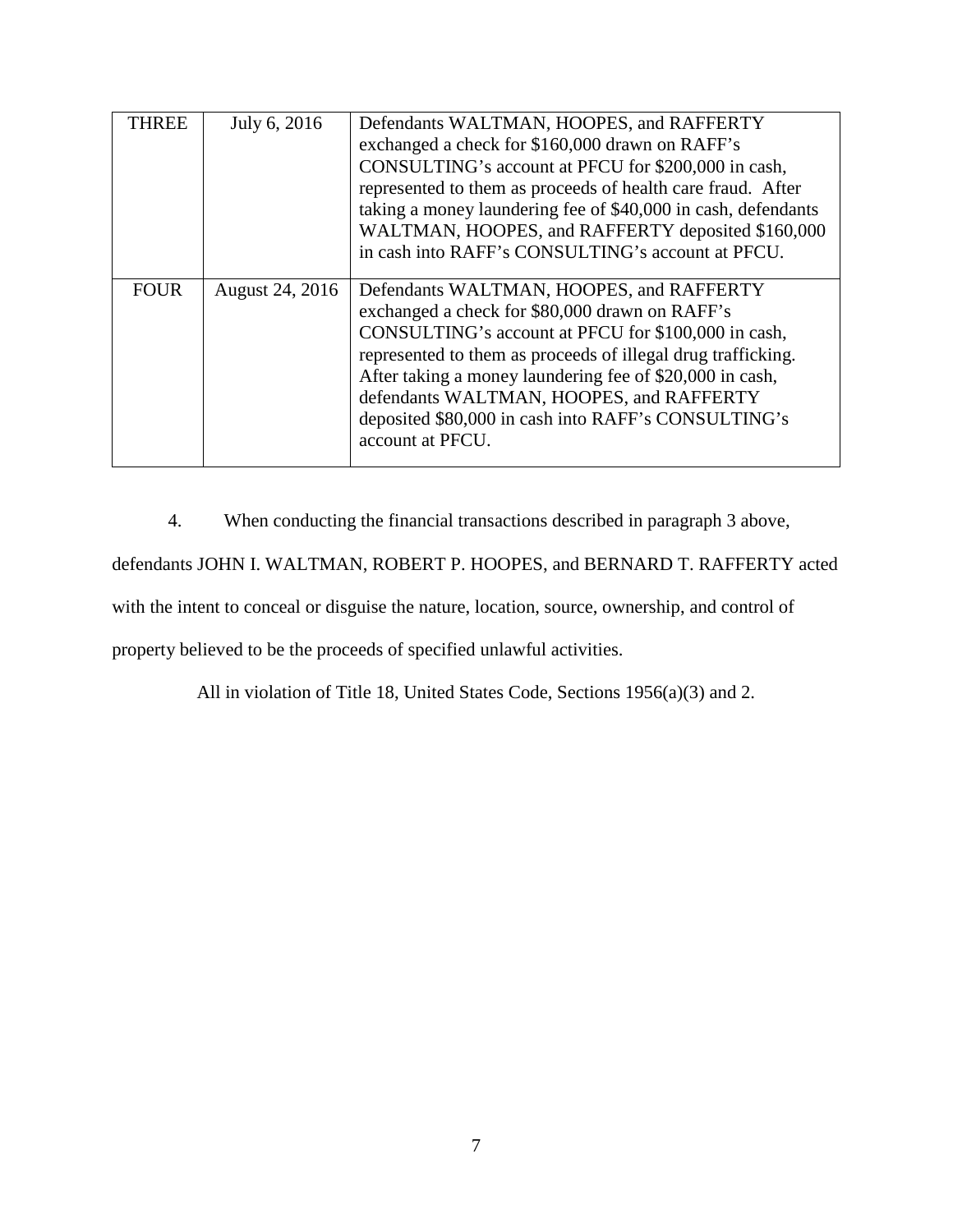### **NOTICE OF FORFEITURE**

### **THE GRAND JURY FURTHER CHARGES THAT:**

1. As a result of the violations of Title 18, United States Code, Section 1956, set forth in this indictment, defendants

## **JOHN I. WALTMAN, ROBERT P. HOOPES, and BERNARD T. RAFFERTY**

shall forfeit to the United States of America any and all property involved in such offenses, and any property traceable to such property, including, but not limited to, the sum of \$80,000.

2. If any of the property subject to forfeiture, as a result of any act or

omission of the defendant(s):

- (a) cannot be located upon the exercise of due diligence;
- (b) has been transferred or sold to, or deposited with, a third party;
- (c) has been placed beyond the jurisdiction of the Court;
- (d) has been substantially diminished in value; or
- (e) has been commingled with other property which cannot be divided without difficulty;

it is the intent of the United States, pursuant to Title 18, United States Code, Section 982(b), incorporating Title 21, United States Code, Section 853(p), to seek forfeiture of any other